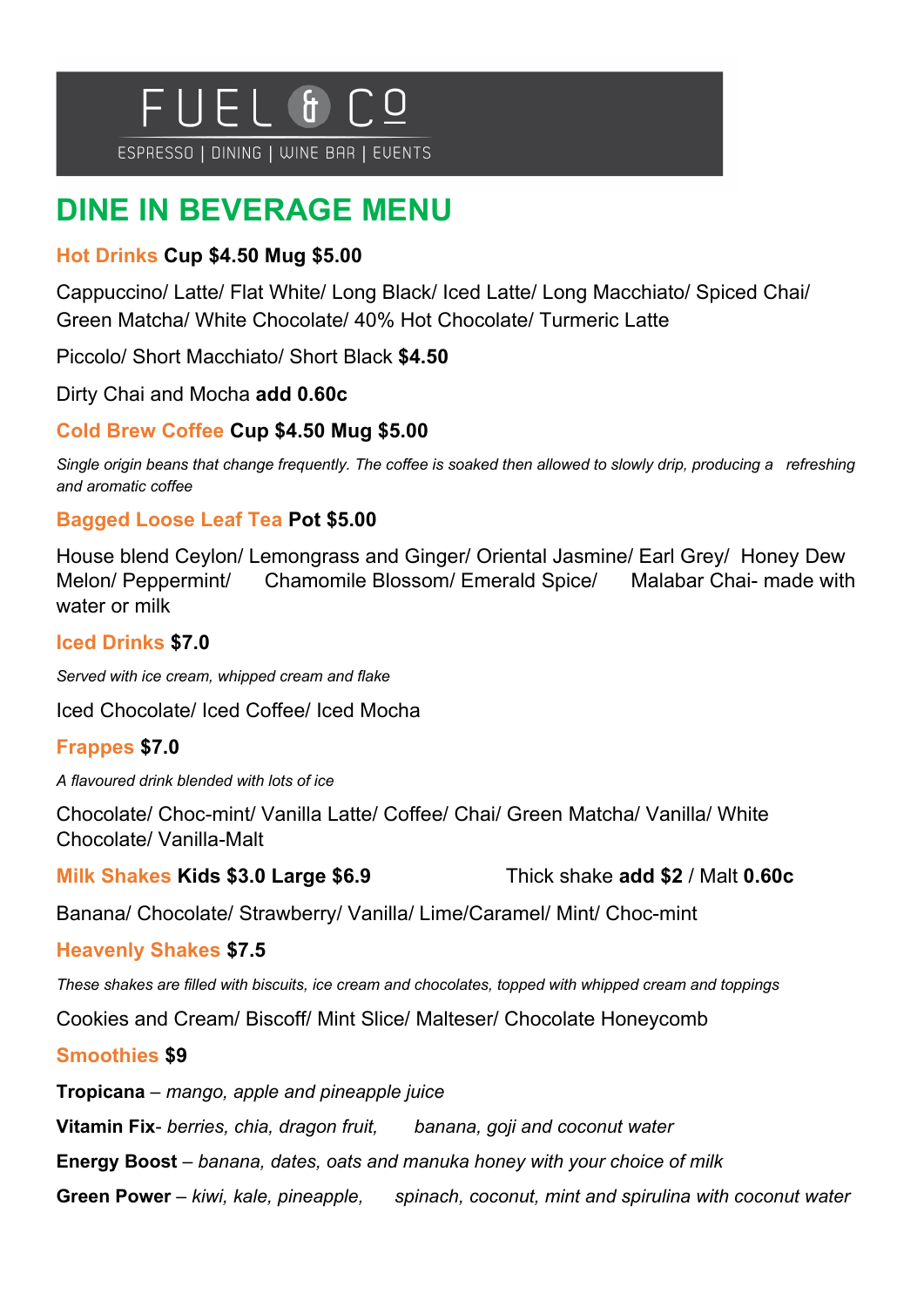

# **Noah's Juices \$4.5**

Watermelon, mint & apple/ Crisp apple/ Valencia orange/ Apple, kiwifruit, peach & lime/ Beetroot, carrot, ginger, veggie juice

| <b>Lipton Iced Tea \$4.5</b>                                                                   |           |          |  |
|------------------------------------------------------------------------------------------------|-----------|----------|--|
| Peach   Lemon                                                                                  |           |          |  |
| <b>Kids Poppers \$2.5</b>                                                                      |           |          |  |
| Apple/ Orange/ Apple blackcurrant                                                              |           |          |  |
| <b>Bundaberg Sodas \$4.5</b>                                                                   |           |          |  |
| Ginger beer/ Traditional lemonade/<br>Sarsaparilla/ Lemon lime bitters/<br>mango/ Blood Orange |           | Tropical |  |
| Kombucha \$6                                                                                   |           |          |  |
| Cherry plum/ Ginger & Lemon/ Raspberry lemonade                                                |           |          |  |
| <b>Soft Drinks</b>                                                                             |           |          |  |
| Coke/ Coke Zero \$2.8                                                                          |           |          |  |
| <b>San Pellegrino</b>                                                                          |           |          |  |
| Sparkling Water 250ml \$3.5 750ml \$9                                                          |           |          |  |
| <b>Alcohol available for purchase from 10am</b>                                                |           |          |  |
| <b>Sparkling Wine</b>                                                                          | G         | B        |  |
| Corte Giara Prosecco, Fumane, Italy                                                            | \$10 \$39 |          |  |
| Moscato NV, South Australia                                                                    | \$11 \$40 |          |  |
| <b>White Wine</b>                                                                              | G.        | в        |  |
| Bleasdale Pinot Gris, Langhorne Creek, SA                                                      | \$10 \$39 |          |  |
| Hayshed Hill Semillon Sauvignon, Margaret River, WA                                            | \$10 \$39 |          |  |
| HaHa Sauvignon Blanc, Marlborough, NZ                                                          | \$10 \$39 |          |  |
| Tarra Warra Chardonnay, Yarra Valley, VIC                                                      | \$10 \$39 |          |  |
| Bone Dry Rose Rose', Blue Pyrnees Estate, VIC                                                  | \$11 \$41 |          |  |
|                                                                                                |           |          |  |